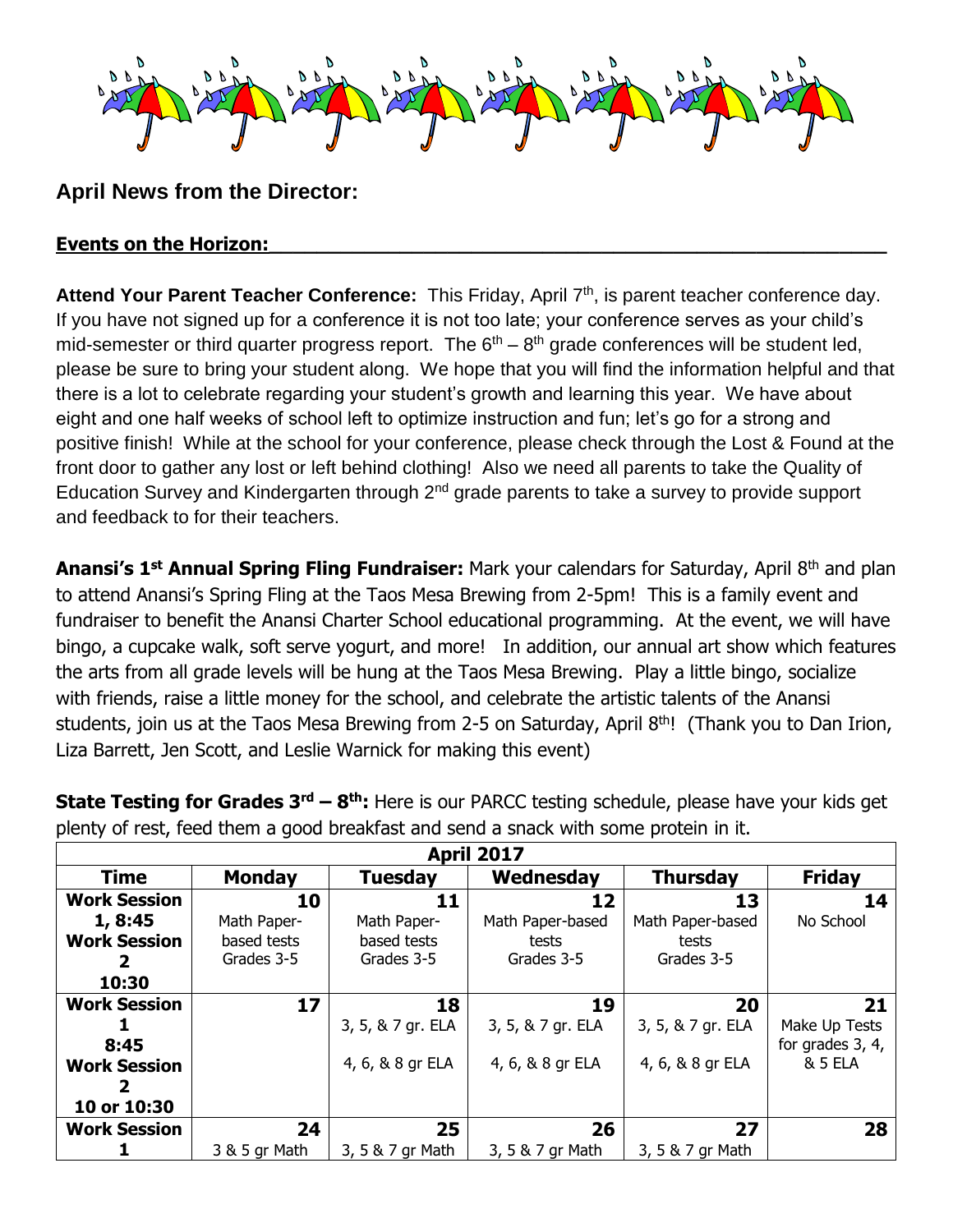| 8:45<br><b>Work Session</b><br>10:30                               | 4 gr Math            | 4, 6, & 8 gr Math    | 4, 6, & 8 gr Math    | 4, 6, & 8 gr Math | Make up tests<br>for Math all<br>grades |
|--------------------------------------------------------------------|----------------------|----------------------|----------------------|-------------------|-----------------------------------------|
| <b>Work</b><br><b>Session 1</b><br><b>Work</b><br><b>Session 2</b> | Make up<br>tests day | Make up<br>tests day | Make up tests<br>day | 4                 |                                         |

**Budget Committee Meeting:** Our next meeting will take place on April 18th at 9am as well. We value parent and staff input as we develop our plans for the coming school year. The budget meeting will be held in the cafeteria at 9am. We encourage you to participate in this important process.

**Read-a-thon Funds are Past Due:** If you have not yet turned in your Dr. Seuss Read-a-thon pledges, it is still not too late! We ask each family to raise a minimum amount of funds to cover the cost of the end of the year field trips for the students. If you need to know the minimum amount needed please stop by the office or check in with your student's teacher.

**Earth Day Picnic at Anansi:** In honor of Earth Day, Anansi will host a picnic and community beautify the grounds day at Anansi. Sink your hands into the earth to plant, weed, prune, and care for the grounds of the Anansi campus for the morning, then join us for a picnic lunch on the school grounds. Plan to bring your work gloves, some yard work tools, a water bottle, blanket, and picnic lunch. Work side by side with the children and faculty to care for your school grounds and the earth on Friday, April 21st.

## Parent Help Needed & Wanted:

**Prize Donations Needed for Bingo at Spring Fling Event:** We are in need of prizes for our bingo games at the Spring Fling. These prizes can be as simple as gift cards from any business in Taos or an item such as a book, a mug, a scarf, a toy, or anything else you can think of! Please drop them by the office by Thursday, April  $6<sup>th</sup>$ . We appreciate any and all donations!

**Volunteers to Help Prepare & Hang the Art Show:** There is a great deal of preparation involved in hanging an art exhibition and Ms. Leslie would be grateful to receive your assistance! We will be preparing the art by mounting it, pressing it, and organizing the displays prior to hanging, and then we will be hanging the show on the morning of the Spring Fling (April  $8<sup>th</sup>$ ). If you are able and interested in helping us with the preparations and hanging of the show, please contact Ms. Leslie at [lwarnick@anansi.acstaos.org.](mailto:lwarnick@anansi.acstaos.org)

**Chaperone Your Child's End of Year Field Trip:** It takes the eyes, ears, and energy of several adults to manage a safe and great field trip for the students. Please let your child's classroom teacher know if you would be willing to assist with the preparation and/or the chaperoning of their field trip in May.